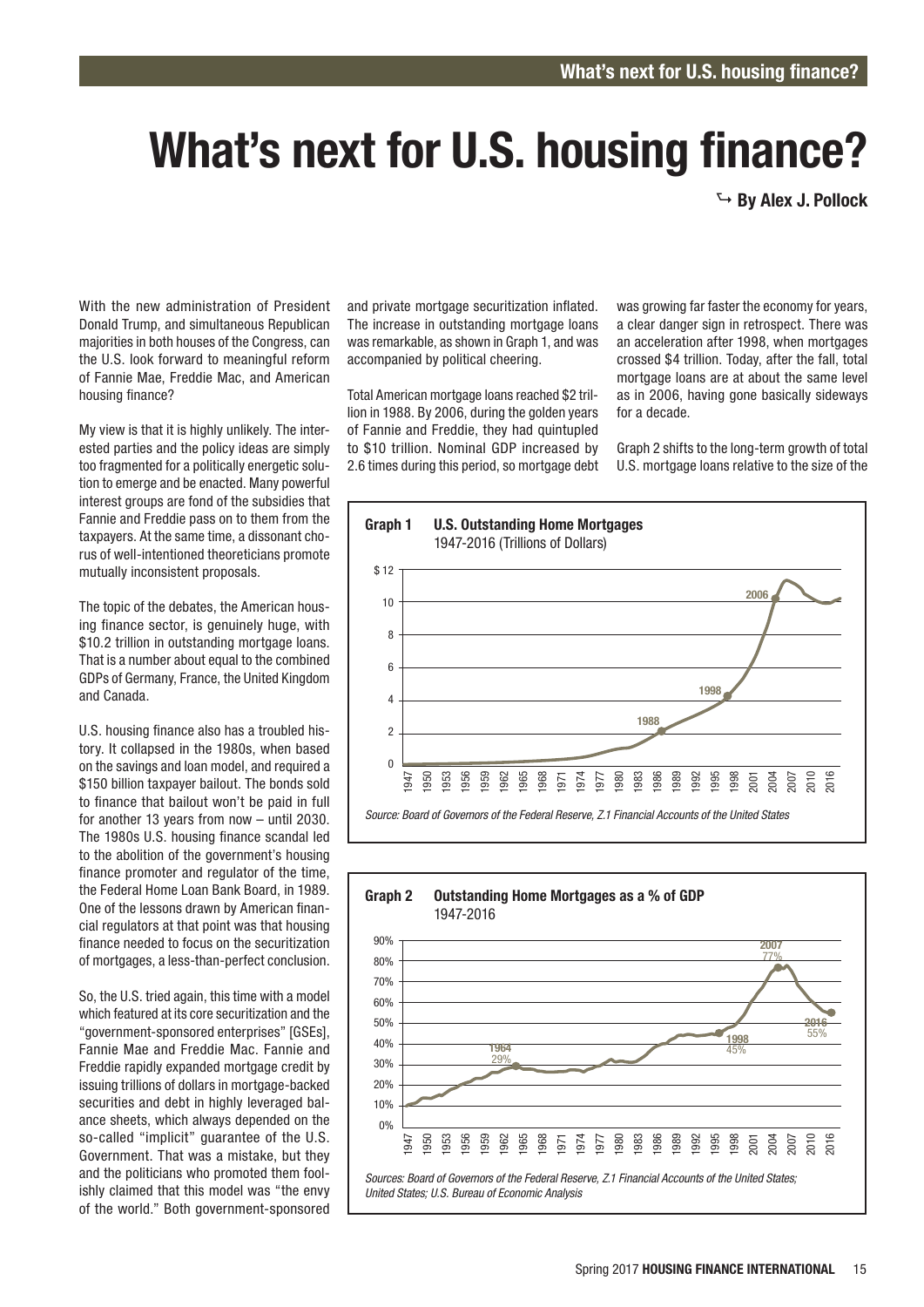economy, measured as a percent of GDP – and displays an instructive history.

In this graph, we see first the post-World War II U.S. mortgage credit boom which ran until 1964. Then mortgages as a percent of GDP were flat at about 30% for twenty years. They rose to 45% in the 1980s-1990s, then took off with the great mortgage bubble, reaching 77% in 2007 as disaster loomed.

At that point, as we know, the American housing finance sector with its post-1980s "improvements," had an even bigger collapse than before, including the failure of Fannie and Freddie. Among the bailouts of the time was a \$189 billion crisis equity infusion in the deeply insolvent Fannie and Freddie by the taxpayers. Fannie and Freddie thus became subsidiaries of the U.S. Government. They remain so to this day, almost nine years after their humiliating failure.

Since the top of the bubble, total U.S. mortgages as a percent of GDP have fallen to 55%. This is sharply corrected from the peak, but is still a high level, historically speaking – equal to the proportion in 2002 and close to twice the level of 1964 or 1980.

Because of their government support, Fannie and Freddie remain powers in the American mortgage system. They guarantee or own \$4.9 trillion of mortgage loans – or 48% of all the mortgage loans in the U.S. They have combined \$5.3 trillion in total assets and \$5.3 trillion in liabilities. You will readily see by arithmetic that they have no net worth to speak of.

The Treasury Department controls 79.9% of the common stock of Fannie and Freddie. Why not 80% or 100%? Because that would have forced the government to put Fannie and Freddie's \$5 trillion of debt on the government's books – an outcome the government was and is desperate to avoid. Honest accounting is not going to happen, and the Treasury will continue whatever gyrations it takes to keep its Fannie and Freddie exposure as an off-balance sheet liability.

The Treasury Department also owns \$189 billion of senior preferred stock in Fannie and Freddie, the bailout investment. This was the amount required to bring their net worth up to zero, where it remains. Although Fannie and Freddie are now reporting profits – a total of \$20.1 billion for the year 2016 – virtually all of this is paid to the Treasury as dividends on the senior preferred stock, so there is no increase in their capital. The profits made by the government, at least for now, from owning these biggest companies in the mortgage business, and from absorbing half the country's mortgage credit risk, thus go to help reduce the annual government deficit.

At December 31, 2016, Fannie and Freddie's combined net worth was about \$11 billion, compared to their assets of \$5.3 trillion. This gives them a risible capital ratio of 0.2% – so close to zero that the difference doesn't matter.

Fannie and Freddie's principal business is guaranteeing mortgages. So here is an essential question: What is the value of \$5 trillion in guarantees from guarantors with zero capital? Clearly the answer is that such guarantees by themselves have no value. Every bit of the value and all ability of Fannie and Freddie to report a profit comes not from themselves, but from the fact that the government truly (though not formally) guarantees their \$5.3 trillion in liabilities. In this sense, it certainly seems fair that the Treasury continue to take all the profits which its guarantee creates.

The government is also involved in directly financing Fannie and Freddie's debt, for the U.S. central bank has in its investment portfolio the remarkable amount of \$1.7 trillion of Fannie and Freddie's mortgage-backed securities. Thus, the Federal Reserve owns and has monetized one-third of Fannie and Freddie's liabilities and one-sixth of all the mortgages in the country. This is unorthodox central banking, to say the least. The Fed is still buying Fannie and Freddie's MBS, eight years after the 2009 end of the crisis, as they make new investments to replace any maturity or prepayment of principal. The Fed's interest rate risk position is exactly like that of a 1980s savings and loan institution: long-term, fixed rate mortgages funded short. How will that turn out? One must wonder.

In the meantime, the Fed is reporting billions of dollars of short-term profits from investing in long-term fixed-rate mortgages and funding them with floating rate deposits. The bulk of this profit it then pays to the U.S. Treasury. The scheme reduces the government deficit in the short run by speculating in the interest rate risk of mortgages guaranteed by Fannie and Freddie and in turn guaranteed by the Treasury. The financial relationships of the Federal Reserve, the Treasury Department and Fannie and Freddie make an intriguing tangle. One plausible argument is that we should view them all together as one financial entity, the intertwined Treasury-Fed-Fannie-Freddie financial combine.

Viewed from the rest of the world, the American housing finance system is not only impressively big, but odd and indeed unique. The thing that

makes it most odd continues to be the role and financial structure of Fannie and Freddie. In addition to their function of guaranteeing and massively concentrating mortgage credit risk, it is clear that they are entirely wards of the state and intertwined in a very complex fashion in the government's finances.

What's next for U.S. housing finance? Will Fannie and Freddie just continue forever as subsidiaries of the government? Nobody admits to liking the status quo very much. But the status quo has tremendous inertia and has proved highly resistant to change over the last eight years.

Do Fannie and Freddie as government subsidiaries represent a good model for American housing finance? For those (like me) who believe in competitive, private markets as the superior form of allocating resources and risk, the answer is obviously No. In particular, people like me think that reinstating anything like the former disastrous Fannie and Freddie "GSE" structure would be a monumental mistake. Many people do not want to see another government bailout of a Fannie and Freddie which have eternally zero capital. Many others correctly think that private capital should bear the principal credit risk in the mortgage market. Speculators who have bought the 20.1% of Fannie and Freddie's common stock which the government does not control, or who own the old, junior preferred stock whose noncumulative dividends have not been paid for years, hope for some political event which will generate windfall gains for them.

All these people would like change, but there is no consensus proposal. Moreover, many other interests wouldn't mind seeing the old Fannie and Freddie come back, or even the current Fannie and Freddie continue.

For example, homebuilders like having the government guarantee mortgages so it's easier to sell houses, including bigger and more expensive houses. Realtors like anything which helps sell houses faster and increases their commissions. Investment banks find it easier and more profitable to sell mortgage-backed securities around the world when they are guaranteed by the U.S. Government. Then they can be marketed as so-called "rate products" where the investors don't have to worry about credit risk. In addition, these firms can then more make money selling swaps and options to hedge the interest rate risk of Fannie and Freddie MBS. Affordable housing groups like the subsidies which Fannie and Freddie used to pass out so freely, as do left-leaning politicians looking for ways to get money for their constituents without facing a vote in Congress.